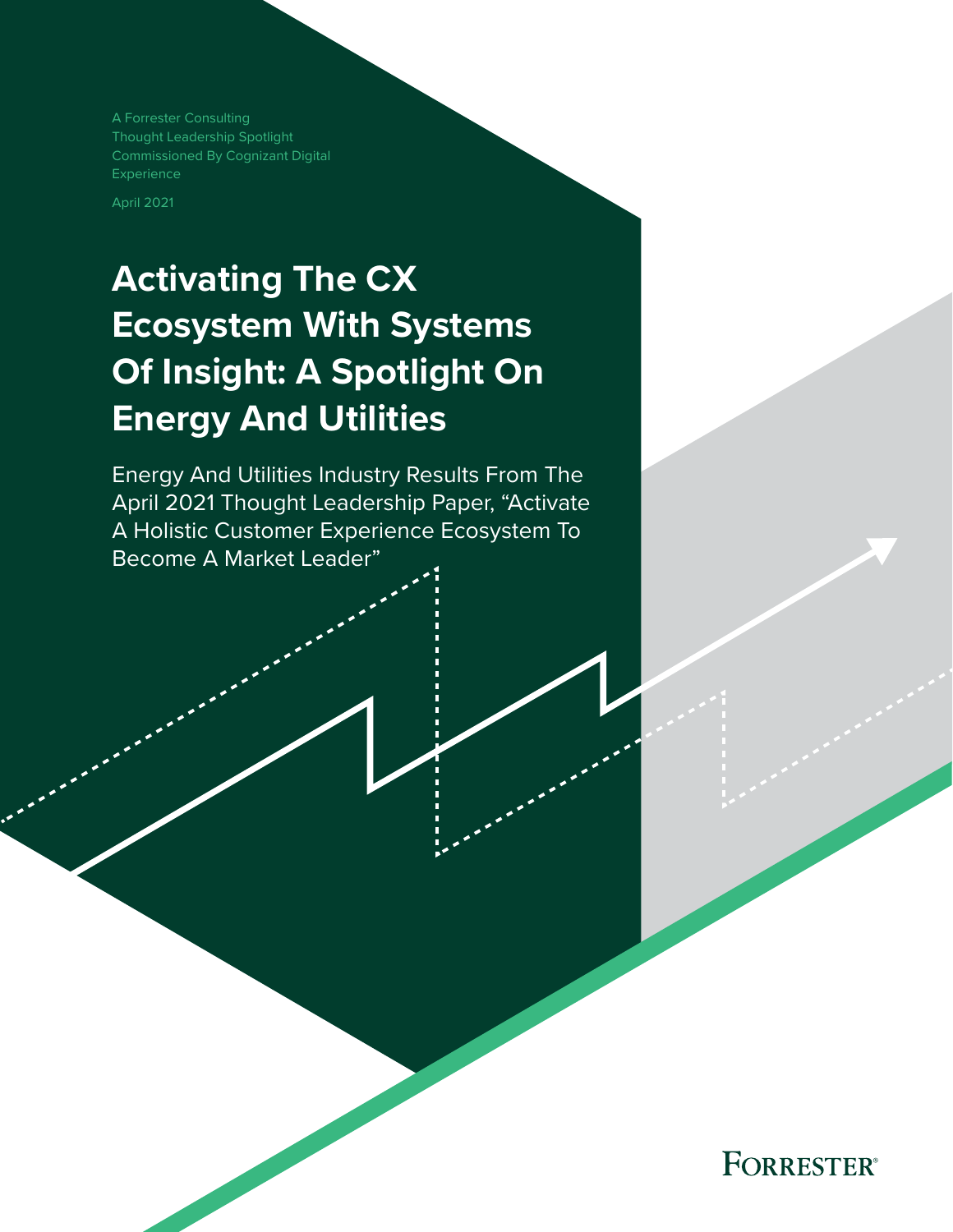

## **Introduction**

Excellent customer experience (CX) boosts a business's revenue and profitability, yet few firms are able to take advantage of the CX opportunity.<sup>1</sup> Most companies fail to engineer a holistic customer experience ecosystem comprised of a CX team, employees, and business partners working closely in concert with one another. Without this ecosystem, firms lack the agility and creativity needed to generate and deliver genuinely valuable customer experiences.

Cognizant Digital Experience commissioned Forrester Consulting to understand the progress that energy and utilities companies have made in harnessing this experience ecosystem to deliver excellent customer experiences. Forrester conducted an online survey with 111 CX strategy leaders at global energy and utilities companies to explore this topic. We found that while companies understand the importance of providing CX delivery ecosystem insights, to better respond to customer needs, most are unprepared to deliver exceptional customer experiences today and in the future.

### **KEY FINDINGS**

- › **Self-sustained CX enablement is rare.** While many companies prioritize harnessing insights to deliver personalized experiences today, only a third of energy and utilities respondents build evolving roadmaps to serve increasing customer needs.
- › **Investments that enable the entire experience ecosystem drive business results.** Companies that invest budget, time, and effort into their CX ecosystems see improvements in revenue, customer loyalty, and business efficiencies.
- › **Energy and utilities companies are more mature than their industry peers, but there's room to grow.** Forrester created a CX enablement maturity model that scored the level of maturity for energy and utilities companies. Per this model, there were few energy and utilities companies that scored low on maturity, which we call Followers, and there were 62% of energy and utilities companies that scored at a medium level of maturity, which we call Intermediates.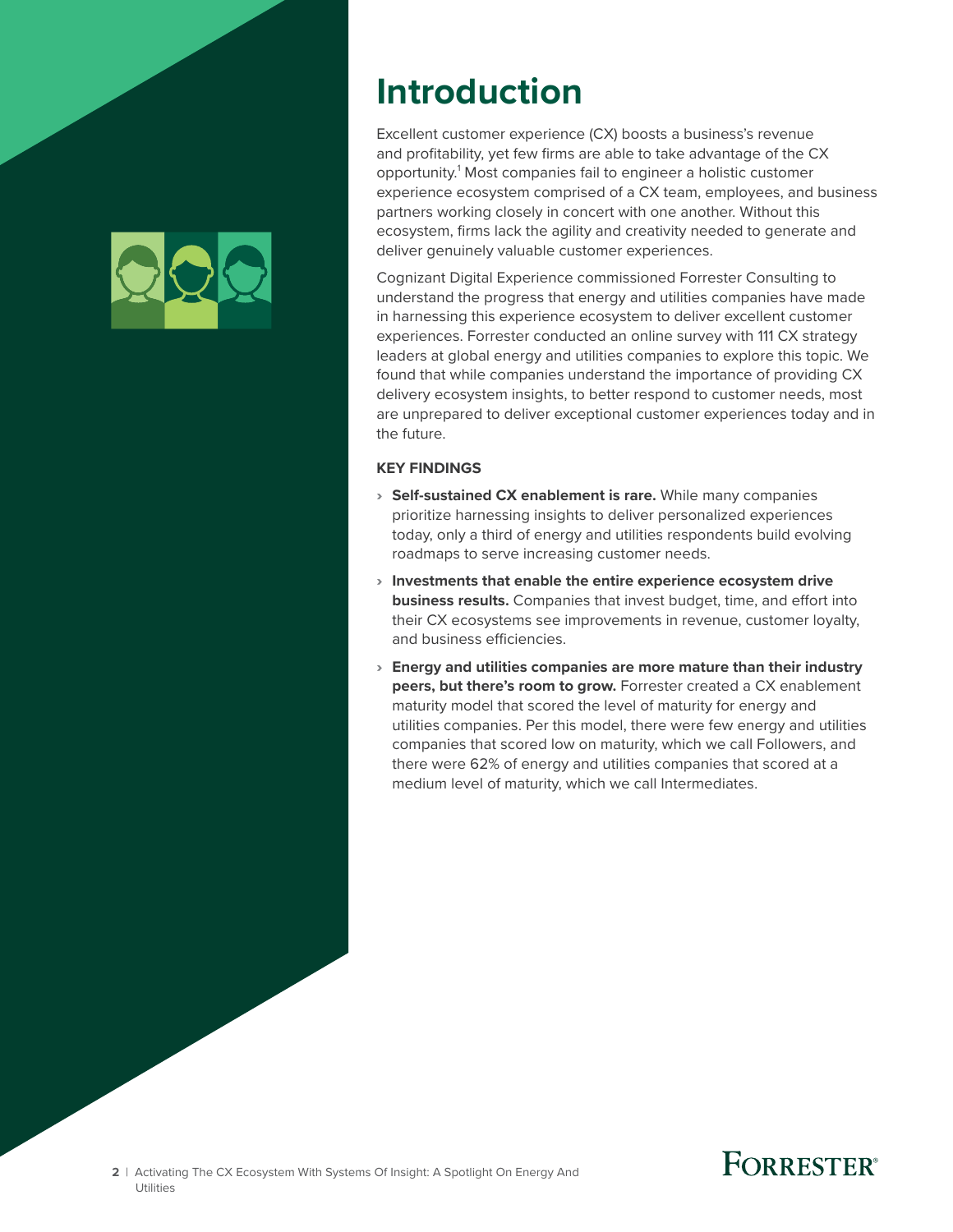## Energy And Utilities Companies Are Underinvesting In Enabling The CX Ecosystem

In a hypercompetitive business environment that's still reeling from the effects of the pandemic, applying data and analytics at every chance to differentiate customer experiences is a prerequisite for success. $^2$  Yet Forrester finds that companies often underinvest in initiatives to align processes, workflows, and technologies to enable workers with the insights needed to deliver their intended experiences. This inaction can be costly; for example, in the utilities industry, CX greatly influences how likely customers are to follow a utility company's guidance, to seek its expertise, to sign up for optional services, to act as a brand advocate, or even to stay with that company as a customer.<sup>3</sup> In surveying 111 CX strategy leaders in the energy and utilities industry, we found that:

› **Energy and utilities leaders prioritize providing employees and partners with an intimate understanding of customer needs.** Industry leaders recognize that understanding customers through digital advancements is a prerequisite to delighting them with world-class customer experiences (see Figure 1). Decision-makers seek to provide employees (73%) and partners (52%) with enough insight to understand and appreciate where a customer is coming from, as well as the resources they need to make the right decision for the customer. With large numbers of customer-facing employees in the field, employers in these verticals score more than 20 points higher on the provision of insights to employees.



## Full page **Figure 1**

**"Which of the following is your company prioritizing in its employee enablement efforts?"** 

**73%** Providing workers with enough insight into the customer's situation to appreciate where the customer is coming from and respond in an empathetic manner

**60%** Ensuring workers have the right information and contextual background to make the right decisions

**55%** Giving workers access to a productive work environment needed to efficiently create solutions to client problems

**54%** Helping employees take the appropriate next step that will address customer issues

**53%** Ensuring workers understand the experience they're expected to deliver

### **"Which of the following is your company prioritizing in your partner enablement efforts?"**

**68%** Providing partners with enough insight into the customer's situation to appreciate where the customer is coming from and respond in an empathetic manner

**61%** Ensuring partners have the right information and contextual background to make the right decisions

**58%** Helping partners take the appropriate next step that will address customer issues

**52%** Giving partners access to the resources needed to create solutions to client problems

**50%** Ensuring partners understand the experience they're expected to deliver

Base: 111 CX decision-makers at energy and utilities organizations around the globe Source: A commissioned study conducted by Forrester Consulting on behalf of Cognizant, April 2021

## **FORRESTER**<sup>®</sup>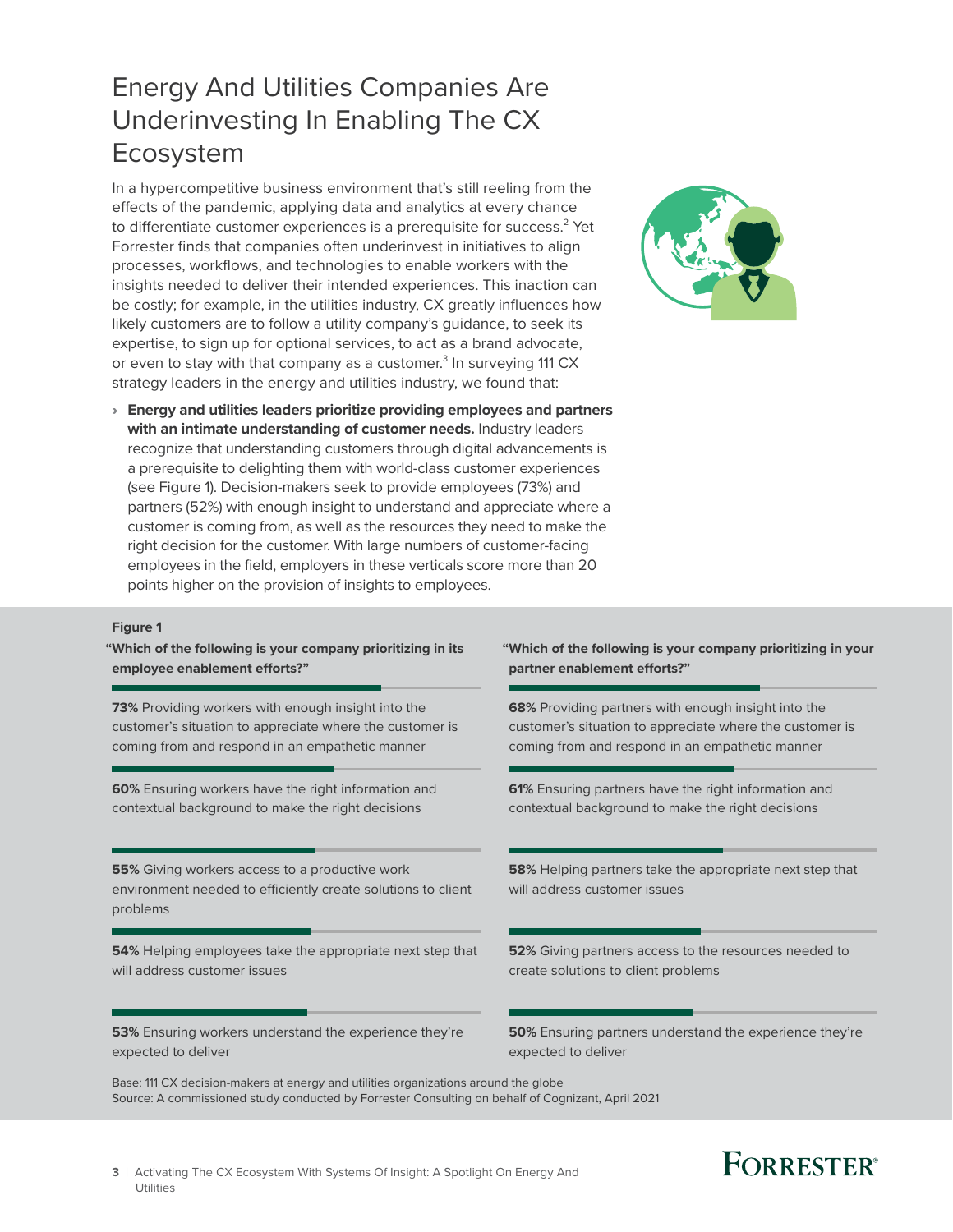› **Most companies struggle to capture a complete view of the customer.** Recognizing that customer insight should be a high priority doesn't ensure success at providing it. The number one prohibitor to employees delivering the right experience for energy and utilities companies is executives lacking the understanding of how to incentivize employees to deliver better CX. This, despite the fact that energy and utilities firms generally have the know-how and tools to deal with data and insights, includes the use of artificial intelligence. Unless remediated, this gap in understanding employee incentive will likely widen as companies struggle to keep up with constantly changing customer expectations. And barely a third (31%) of companies are building roadmaps to proactively anticipate the ways in which employees' roles will need to evolve to meet future customer needs (see Figure 2).

## Full page **Figure 2**

#### **"What is preventing employees from delivering customer experiences that align to the company's CX vision?"**



Base: 111 CX decision-makers at energy and utilities organizations around the globe Source: A commissioned study conducted by Forrester Consulting on behalf of Cognizant, April 2021

## **FORRESTER**<sup>®</sup>

**31%**

**4** | Activating The CX Ecosystem With Systems Of Insight: A Spotlight On Energy And Utilities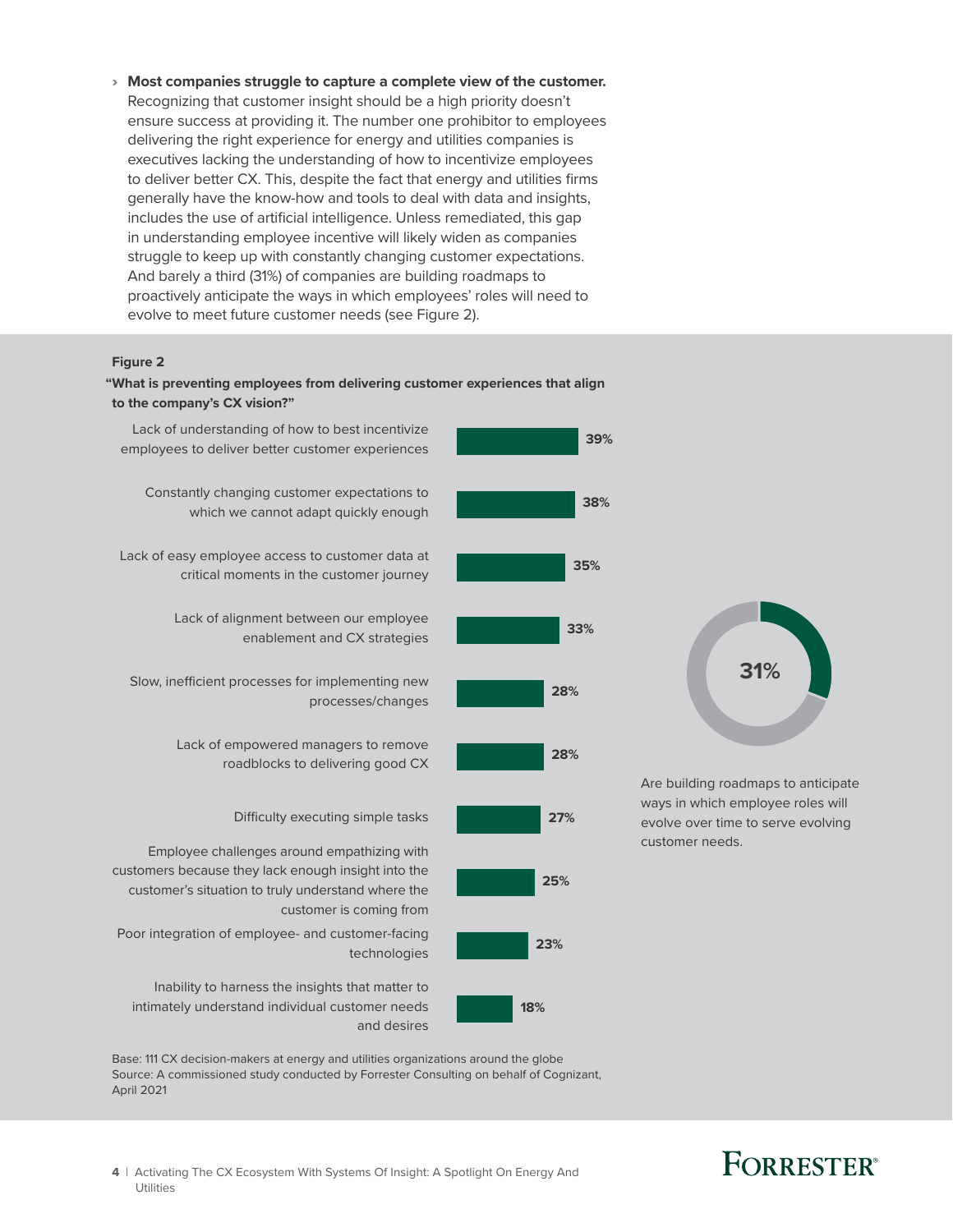## CX Ecosystem Investments Deliver Agility And Business Results

Engineering a holistic CX ecosystem that provides the right insights to employees, partners, and customers will drive tangible business results. It will also create alignment around customer needs and speed up time-to-market. Employees and partners working hand-in-hand results in agility and the ability to adapt as customer needs and desires change. Building the case for systematically harnessing insights to enable great experiences should include a number of benefits:

› **Both employees and the bottom-line benefit from CX enablement improvements.** Energy and utilities companies are already finding that their digital enablement investments are resulting in improved customer experience (38%), increased employee productivity (37%), and revenue increases (37%) (see Figure 3). Yet the centrality of these benefits to driving employee experience (EX) suggests that these numbers are far too low, and that there's work to be done on giving employees what they need to become fully engaged and empowered.

## Full page **Figure 3**

**"What benefits of improving employee enablement have you realized/do you expect to realize?"**



Base: 111 CX decision-makers at energy and utilities organizations around the globe Source: A commissioned study conducted by Forrester Consulting on behalf of Cognizant, April 2021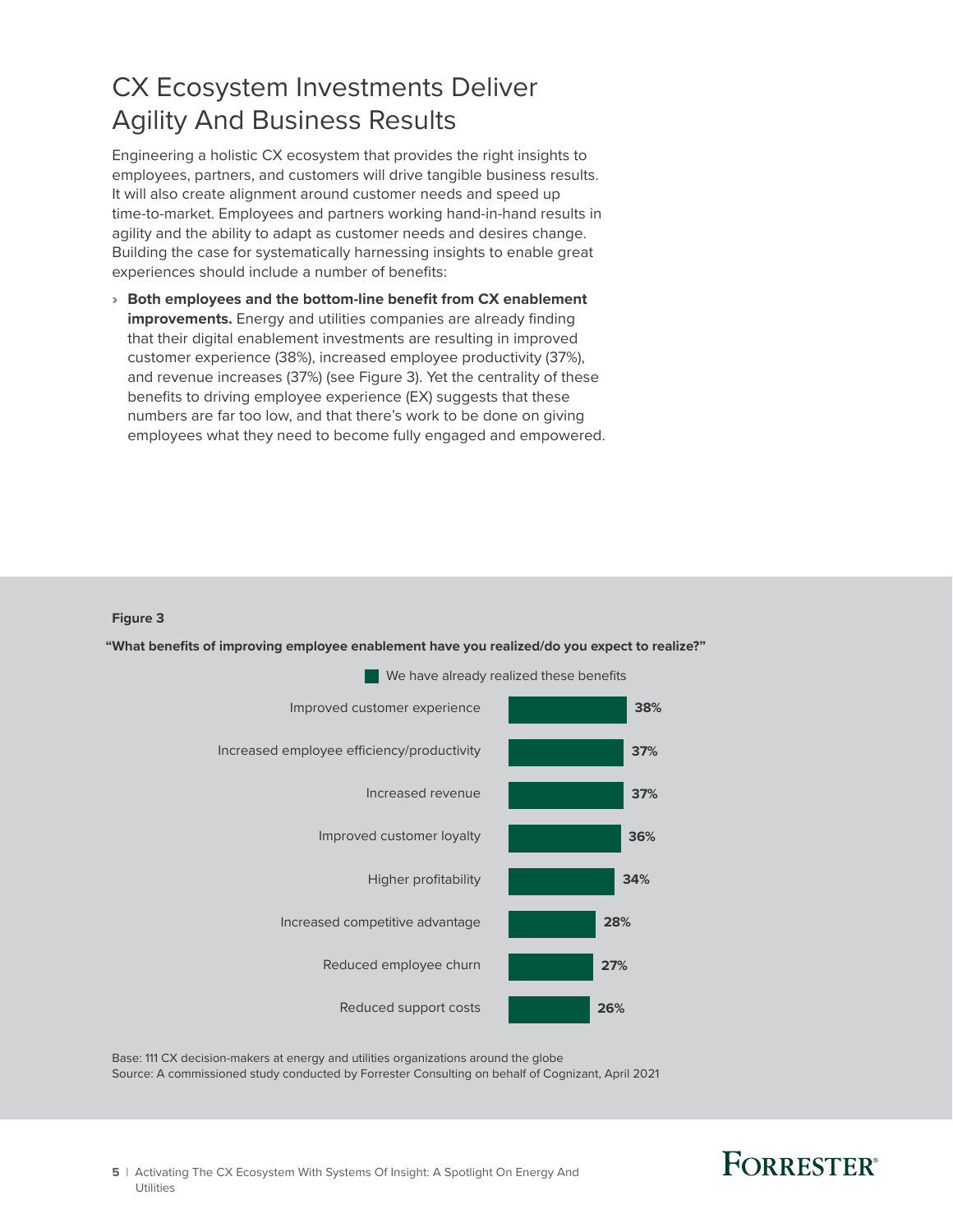› **As energy and utilities companies mature their CX enablement practices, they can expect higher returns.** In the maturity model developed for Cognizant's core thought leadership study, only 22% of energy and utilities companies are what Forrester deems Leaders. Leaders in the study were twice as likely to experience many of the benefits referenced in Figure 3. On the other hand, Followers and Intermediates face a number of challenges. By being unable to connect their CX, EX, and partner experiences, they can't generate the outcomes customers crave. Additionally, only 9% of survey respondents ranked collecting customer data as a top challenge in gaining a holistic view of customers' digital interactions. However, almost three in ten respondents (29%) ranked existing processes first when considering what prevents them from scaling personalization efforts (see Figure 4). Energy and utilities firms may have the right data and digital channels, but the leadership, processes, organizational support, and cultural dimensions of CX must be added to digital practices and data systems to drive success.

## Figure 4

#### **Top challenge preventing employees from having a holistic view of customers' digital interactions**

| Existing processes prevent us from scaling our<br>personalization efforts            |
|--------------------------------------------------------------------------------------|
| The systems that touch customer data need to be.<br>better integrated and customized |
| Digital analytics remains siloed at our organization                                 |
| We struggle to understand which digital<br>intelligence technologies to invest in    |
| We do not collect the right (psychographic and<br>other) customer data               |



Base: 111 CX decision-makers at energy and utilities organizations around the globe Source: A commissioned study conducted by Forrester Consulting on behalf of Cognizant, April 2021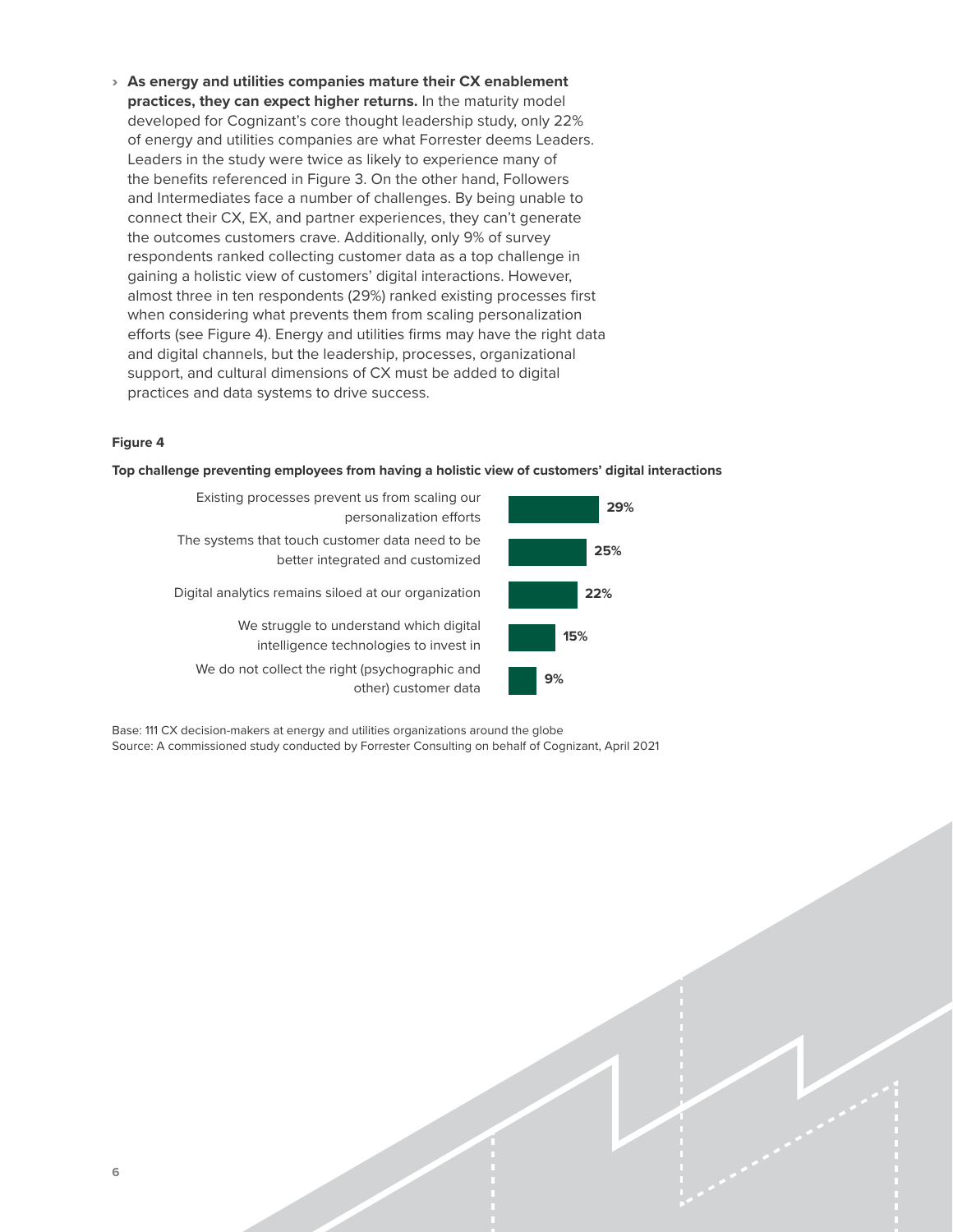## **Key Recommendations**

Energy and utilities companies are, in many ways, well-positioned to capitalize on the customer insights revolution: They have the technology know-how to leverage advanced tools like artificial intelligence to make the most of the data they have about customers and to personalize experiences accordingly. But only 22% of energy and utilities firms are customer experience Leaders who have prioritized CX, EX, and partner experience improvements and aligned them to form an ecosystem of value. Companies that fail to activate this holistic CX ecosystem will lose ground to quickly changing customer demands and more effective competitors.

Forrester's in-depth survey of energy and utilities leaders about the CX ecosystem yielded several important recommendations:



A**ll energy and utilities industry leaders should construct an ecosystem.** Customer, employee, and partner experience practices all play a key role in driving customer delight. But too often do these practices receive uneven investment and are only loosely connected to one another. Accountable leadership of dedicated experience roles will help create a cohesive ecosystem. In other words, link reporting, goals, incentives, and operational processes between CX, EX, and partner enablement functions. To do so, you must build a foundation of technology and data that can deliver relevant insights at scale and in real time. Align your CX, EX, and PX teams around some key customer goals:

- **Driving resilience.** After the pandemic, the utilities space needs to digitally and physically drive higher levels of resilience . Facing new challenges such as climate change and competition from alternative energy sources, utilities companies must place resilience at the center of their CX efforts. This includes: continuing migration to the cloud; investments in data and analytics; improved user experiences; and becoming agile and flexible operationally.
- **AI, automation, and personalization.** Harnessing your CX, EX, and PX teams can provide alignment around AI, automation, and personalization solutions to drive customer obsession. Customers can receive fully personalized insights into their energy consumption, along with recommendations for actions and lead generation for value-added services. Employees like the field service technician, who is wishing to make best use of their time, can receive personalized insights into their daily journeys. Through alignment and a foundation of data, insights, and software, utilities firms can drive deeper client engagements and loyalty.

**7** | Activating The CX Ecosystem With Systems Of Insight: A Spotlight On Energy And Utilities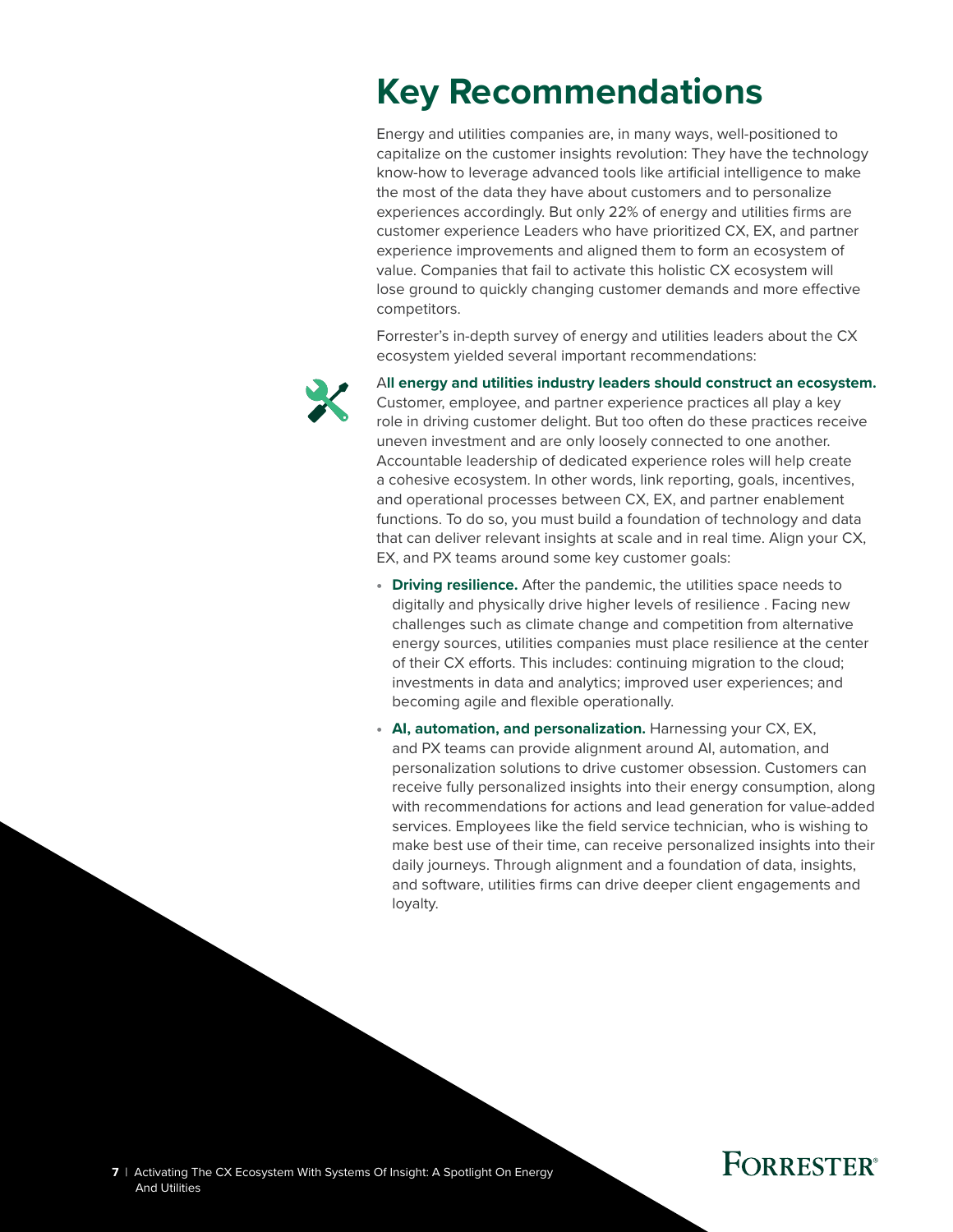

**Followers: Make alignment your north star.** Your organization lacks the necessary alignment between CX, EX, and partner experience functions. As a result, even when individual components are advocating for customers, there's no coordination, and the ecosystem can't drive results. You need to enable each of these experience practices with a common baseline — the customer journey — and spend time understanding how to connect employees, partners, and the customer experience strategy into a well-coordinated ecosystem. Invest in technology platforms that aid visibility into the data, analytics, and automated workflows that support these functions.



**Intermediates: Focus on enablement and connection.** You have created valuable CX, EX, and partner experience roles along with some alignment between them, but they do not form a cohesive ecosystem. Your company is not supporting a high level of EX, and employees are therefore not as engaged as they could be. Enablement can play a key role here: Give employees and partners a rich understanding of customer needs and how they are changing, even as you build up EX through listening data. You also need to remediate any disconnected data and technology platforms, as disconnected platforms lead to disconnected ecosystems. Invest in platforms that will bring insights to employees and partners at signature moments when dealing with customers.



**Leaders:** You deserve kudos for setting a baseline, but don't celebrate too soon: Great customer experiences are exceedingly rare, even among companies that have lined up a cohesive ecosystem. Push yourself to develop a roadmap for changes before they happen, anticipating shifts in customer demands and in the employee jobs and tasks needed to fulfill them. Artificial intelligence, data, analytics, and related tools must play a part here. And reinforce a self-regulating culture that adapts and pivots along with changes in market conditions, thereby becoming a truly adaptive workforce.

**8** | Activating The CX Ecosystem With Systems Of Insight: A Spotlight On Energy And Utilities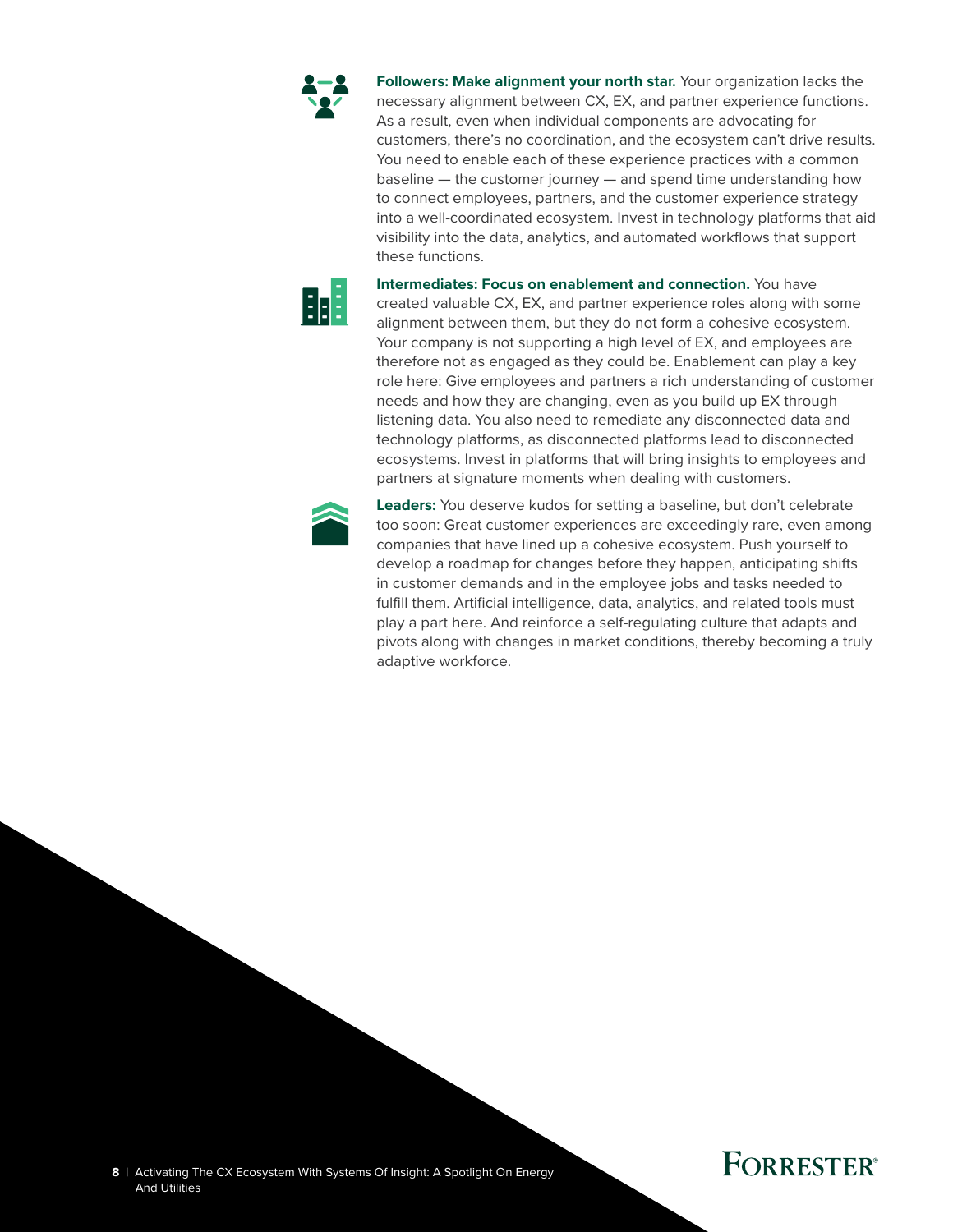## Appendix A: Methodology

In this study, Forrester conducted an online survey of 111 CX strategy leaders at global energy and utilities companies. Survey participants included 50% IT decision-makers and 50% business decision-makers, all with a CX strategy remit. The study began in November 2020 and was completed in January 2021. To evaluate the progress companies have made in improving ecosystem enablement, in pursuit of delivering better CX, we have created a maturity model based on the criteria presented below in Figure 5.

### **Figure 5**

### **Prioritization**

**"How important are the following to your company's overall success?"** (Ranked on a scale of 1 to 5)

- Improving CX
- Enabling employees to deliver better CX
- Enabling partners to deliver better CX

### **Employee Enablement Approach And Sentiment**

(Ranked on a scale of 1 to 10)

- My company is committed to providing employees with high-quality tools/technology to help them do their jobs as well as possible
- My company consistently considers the CX impact when making employee technology decisions
- Our existing processes make it easy for employees to serve customers
- My company provides all employees with ample training to help them execute their part of the customer experience
- Employees in my organization understand who our customers are and what they need from interactions with us
- My company reinforces customer-centric behaviors through routines, celebrations and rewards aligned to our CX metrics
- Employees feel a strong commitment and responsibility for delivering positive customer experiences
- Employees feel a strong commitment and responsibility for improving customer experiences
- Employees in my organization have access to insights that provide them an intimate understanding of individual customer needs
- My company is committed to providing employees with a productive workplace environment that supports collaboration

### **Investment**

**"What steps is your company taking to improve customer experience at your organization?"**

(Ranked on a scaled of 1 to 4)

- Assessing and improving how well our technology and processes empower employees to serve customers
- Including employee enablement as a key tenet of our CX vision
- Expanding the amount of customer data we collect to include new sources and data types (e.g., sentiment data)
- Expanding our analytics capabilities to create a more complete, 360-degree view of our customer
- Applying data insights across all phases of the customer journey to improve or enhance customer interactions

**FORRESTER**<sup>®</sup>

- Mapping our CX delivery ecosystem to include customers, employees, and partners
- Improving our omnichannel delivery

Base: 111 CX decision-makers at enterprise organizations across the globe Source: A commissioned study conducted by Forrester Consulting on behalf of Cognizant, April 2021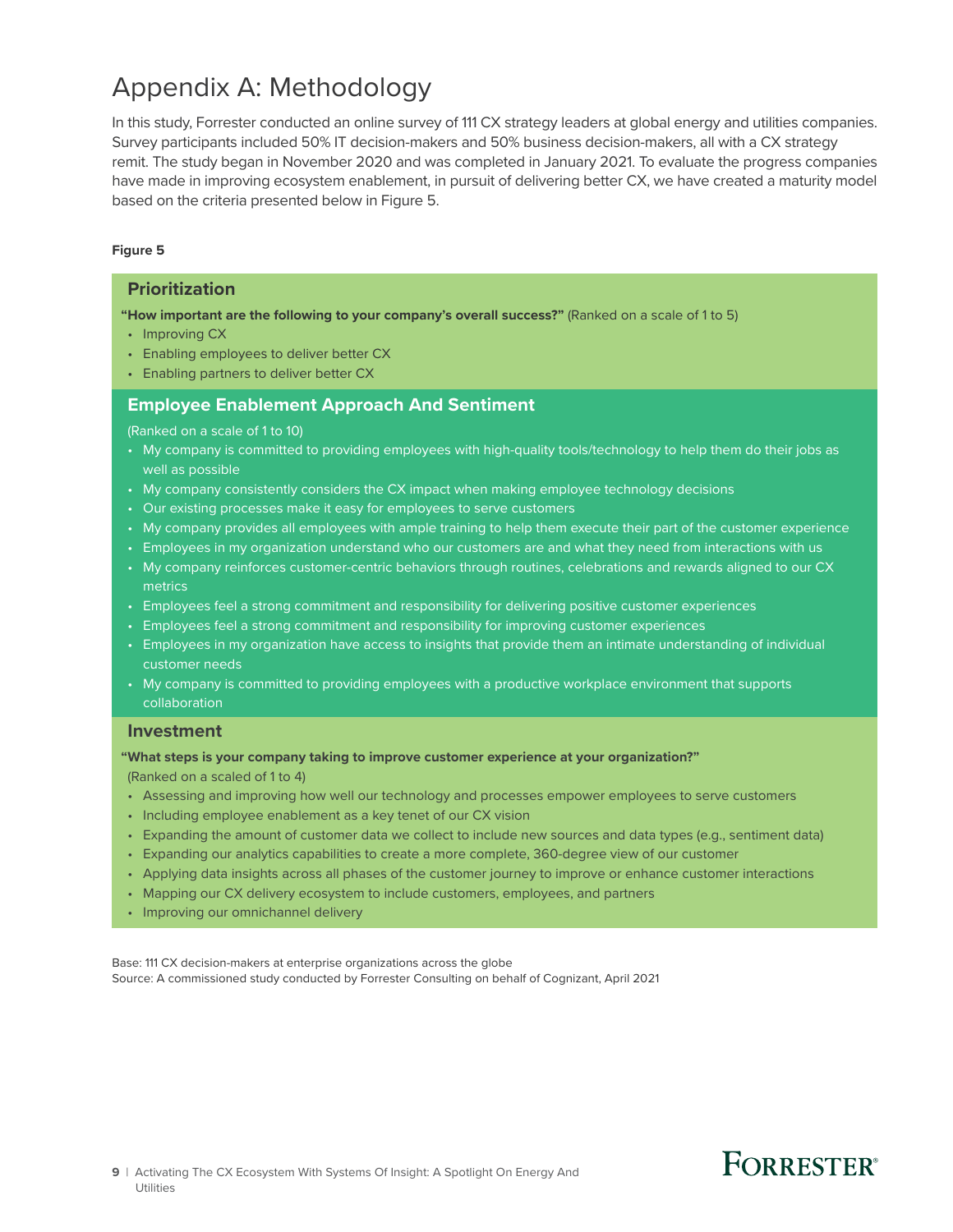







**COMPANY TYPE**





Base: 111 CX decision-makers at enterprise organizations across the globe

Source: A commissioned study conducted by Forrester Consulting on behalf of Cognizant, April 2021